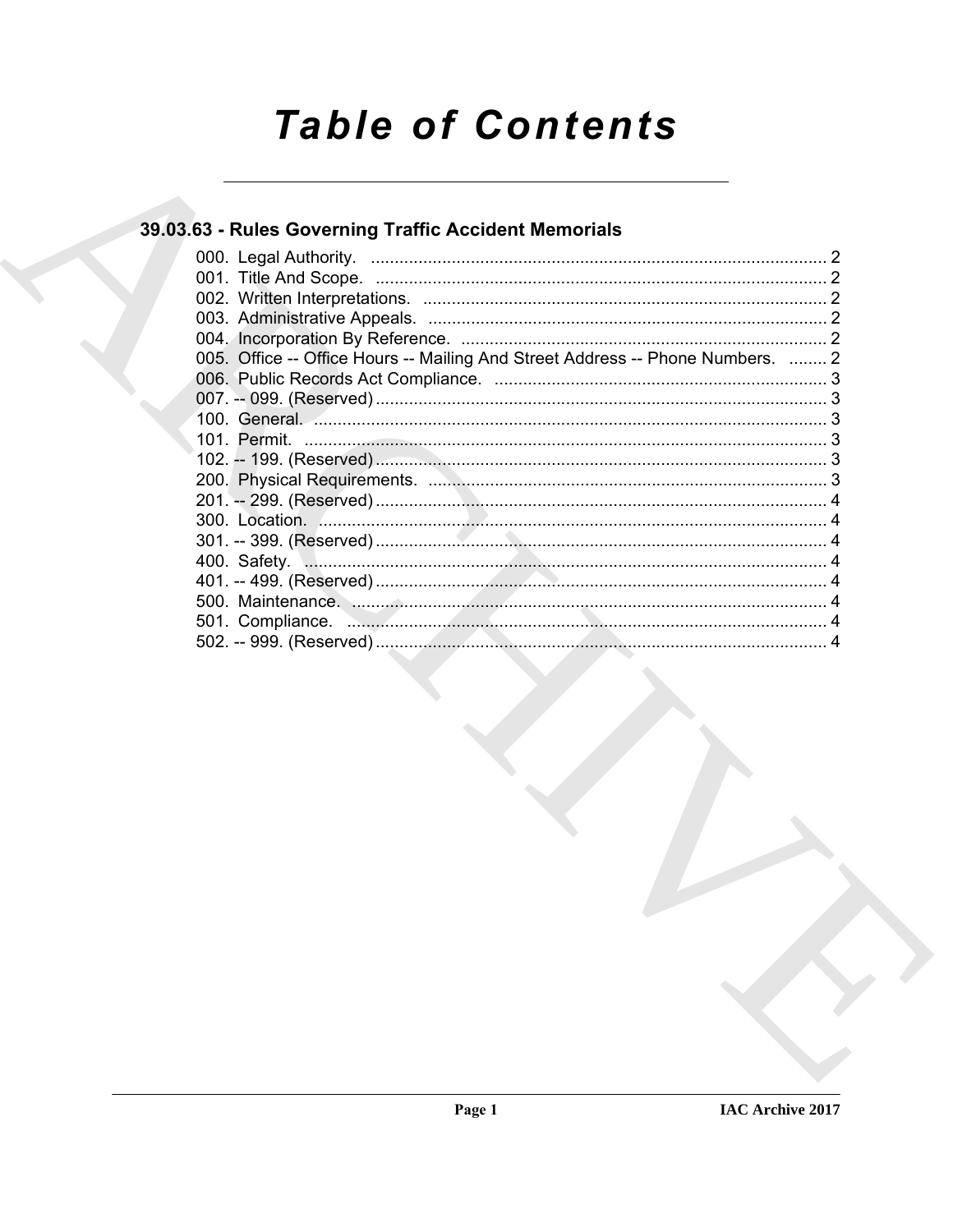#### **IDAPA 39 TITLE 03 CHAPTER 63**

# **39.03.63 - RULES GOVERNING TRAFFIC ACCIDENT MEMORIALS**

### <span id="page-1-1"></span><span id="page-1-0"></span>**000. LEGAL AUTHORITY.**

# <span id="page-1-2"></span>**001. TITLE AND SCOPE.**

# <span id="page-1-3"></span>**002. WRITTEN INTERPRETATIONS.**

### <span id="page-1-4"></span>**003. ADMINISTRATIVE APPEALS.**

| Administrative appeals under this chapter shall be governed by IDAPA 04.11.01, "Idaho Rules of Administrative |  |             |
|---------------------------------------------------------------------------------------------------------------|--|-------------|
| Procedure of the Attorney General."                                                                           |  | $(3-20-04)$ |

# <span id="page-1-5"></span>**004. INCORPORATION BY REFERENCE.**

# <span id="page-1-6"></span>**005. OFFICE -- OFFICE HOURS -- MAILING AND STREET ADDRESS -- PHONE NUMBERS.**

|      | <b>CHAPTER 63</b>                                                                                                                                                                                                                                                                                                   |             |
|------|---------------------------------------------------------------------------------------------------------------------------------------------------------------------------------------------------------------------------------------------------------------------------------------------------------------------|-------------|
|      | 39.03.63 - RULES GOVERNING TRAFFIC ACCIDENT MEMORIALS                                                                                                                                                                                                                                                               |             |
| 000. | LEGAL AUTHORITY.<br>This rule is adopted under the authority of Sections 49-1316 and 55-2201 through 2210, Idaho Code.                                                                                                                                                                                              | $(9-14-92)$ |
| 001. | <b>TITLE AND SCOPE.</b>                                                                                                                                                                                                                                                                                             |             |
| 01.  | Title. This rule shall be known as IDAPA 39.03.63, "Rules Governing Traffic Accident<br>Memorials," IDAPA 39, Title 03, Chapter 63.                                                                                                                                                                                 | $(3-20-04)$ |
| 02.  | Scope. This rule specifies procedures to erect traffic accident memorials, hereafter referred to as<br>memorial(s), in memory of people killed in traffic accidents on Idaho state highways under the jurisdiction of the<br>Idaho Transportation Department (Department), pursuant to Section 49-1316, Idaho Čode. | $(3-20-04)$ |
| 002. | <b>WRITTEN INTERPRETATIONS.</b><br>There are no written interpretations for this chapter.                                                                                                                                                                                                                           | $(3-20-04)$ |
| 003. | <b>ADMINISTRATIVE APPEALS.</b><br>Administrative appeals under this chapter shall be governed by IDAPA 04.11.01, "Idaho Rules of Administrative<br>Procedure of the Attorney General."                                                                                                                              | $(3-20-04)$ |
| 004. | <b>INCORPORATION BY REFERENCE.</b><br>There are no documents incorporated by reference in this chapter.                                                                                                                                                                                                             | $(3-20-04)$ |
| 005. | <b>OFFICE -- OFFICE HOURS -- MAILING AND STREET ADDRESS -- PHONE NUMBERS.</b>                                                                                                                                                                                                                                       |             |
| 01.  | Street and Mailing Address. The Idaho Transportation Department maintains a central office in<br>Boise at 3311 W. State Street with a mailing address of P.O. Box 7129, Boise, ID 83707-1129.                                                                                                                       | $(3-20-04)$ |
| 02.  | <b>Office Hours</b> . Daily office hours are 8 a.m. to 5 p.m. except Saturday, Sunday and state holidays.                                                                                                                                                                                                           | $(3-20-04)$ |
| 03.  | Telephone and FAX Numbers. The central office may be contacted during office hours by phone<br>at 208-334-8000 or by fax at 208-334-3858.                                                                                                                                                                           | $(3-20-04)$ |
| 04.  | Idaho Transportation Department District Offices are at the following locations:                                                                                                                                                                                                                                    | $(3-20-04)$ |
| a.   | Idaho Transportation Department District 1<br>605 Prairie, Coeur d'Alene<br>Mailing address -- P.O. Box D, Coeur d'Alene, Idaho 83814                                                                                                                                                                               |             |
|      | Office Hours -- 7 a.m. to 4 p.m., Pacific Time Zone<br>Phone -- $(208)$ 772-1200                                                                                                                                                                                                                                    | $(3-20-04)$ |
| b.   | Idaho Transportation Department District 2<br>26th and North and South Highway, Lewiston<br>Mailing address -- P.O. Box 837, Lewiston, Idaho 83501<br>Office Hours -- 7 a.m. to 4 p.m., Pacific Time Zone<br>Phone -- (208) 799-5090                                                                                | $(3-20-04)$ |
| c.   | Idaho Transportation Department District 3<br>8150 Chinden Blvd., Boise<br>Mailing address -- P.O. Box 8028, Boise, Idaho 83707<br>Office Hours -- 8 a.m. to 5 p.m., Mountain Time Zone<br>Phone -- $(208)$ 334-8300                                                                                                | $(3-20-04)$ |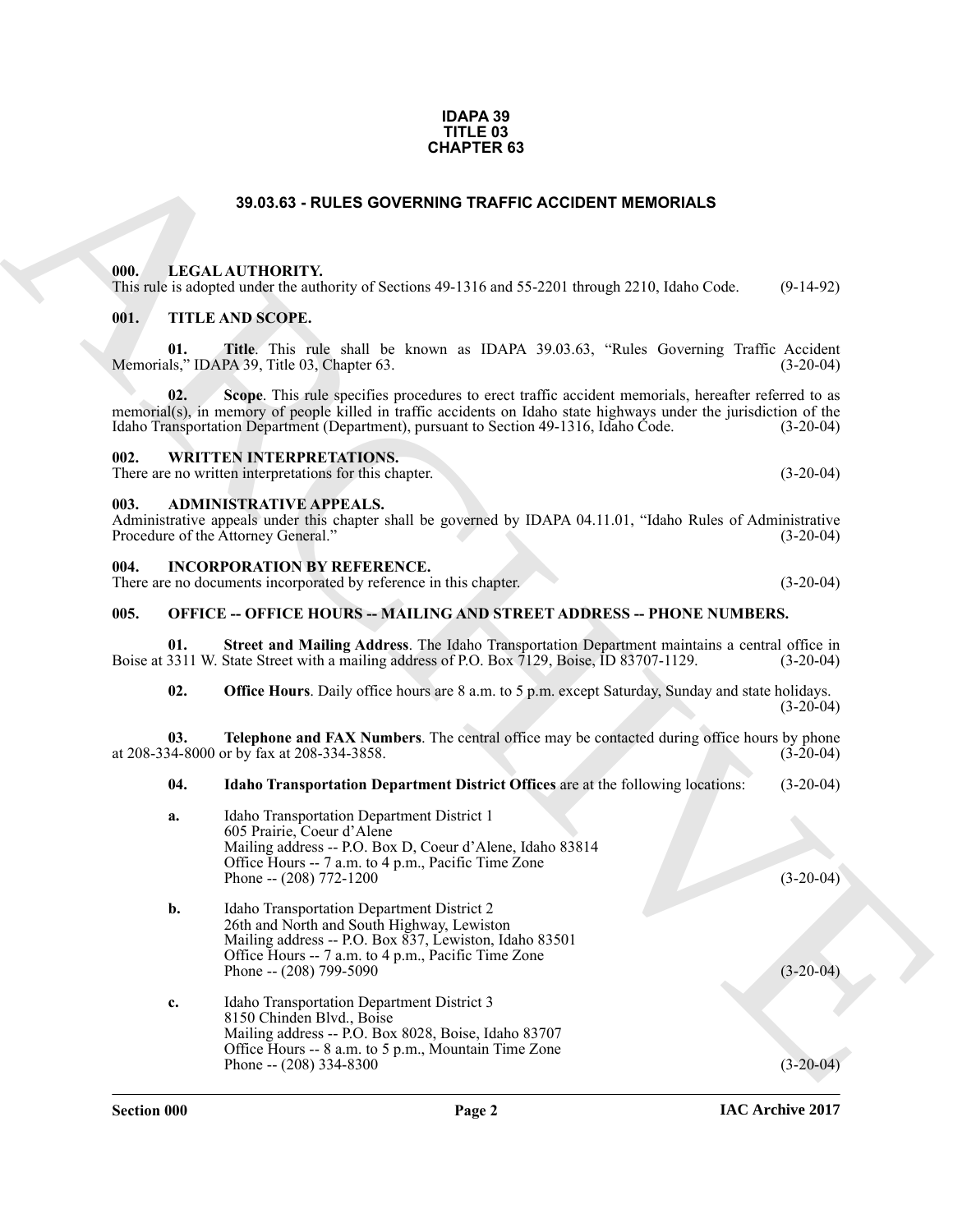|                                                   | <b>Idaho Transportation Department</b>                                                                                                                                                                                   | <b>Rules Governing Traffic Accident Memorials</b>                                                                                                                                                                                                                                                                                                                                 |
|---------------------------------------------------|--------------------------------------------------------------------------------------------------------------------------------------------------------------------------------------------------------------------------|-----------------------------------------------------------------------------------------------------------------------------------------------------------------------------------------------------------------------------------------------------------------------------------------------------------------------------------------------------------------------------------|
| d.                                                | Idaho Transportation Department District 4<br>216 Date Street, Shoshone<br>Mailing address -- P.O. Box 2-A, Shoshone, Idaho 83352<br>Office Hours -- 8 a.m. to 5 p.m., Mountain Time Zone<br>Phone -- (208) 886-7800     | $(3-20-04)$                                                                                                                                                                                                                                                                                                                                                                       |
| e.                                                | Idaho Transportation Department District 5<br>5151 South 5th, Pocatello<br>Mailing address -- P.O. Box 4700, Pocatello, Idaho 83201<br>Office Hours -- 8 a.m. to 5 p.m., Mountain Time Zone<br>Phone -- $(208)$ 239-3300 | $(3-20-04)$                                                                                                                                                                                                                                                                                                                                                                       |
| f.                                                | Idaho Transportation Department District 6<br>206 North Yellowstone, Rigby<br>Mailing address -- P.O. Box 97, Rigby, Idaho 83442<br>Office Hours -- 8 a.m. to 5 p.m., Mountain Time Zone<br>Phone -- (208) 745-8735      | $(3-20-04)$                                                                                                                                                                                                                                                                                                                                                                       |
| 006.                                              | PUBLIC RECORDS ACT COMPLIANCE.<br>forth in Title 74, Chapter 1, Idaho Code.                                                                                                                                              | All records associated with this chapter are subject to and in compliance with the Idaho Public Records Act, as set<br>$(3-20-04)$                                                                                                                                                                                                                                                |
| $007. - 099.$                                     | (RESERVED)                                                                                                                                                                                                               |                                                                                                                                                                                                                                                                                                                                                                                   |
| <b>100.</b><br><b>GENERAL.</b><br>PERMIT.<br>101. | requirements of Section 200 and Subsections 300.01 thorough 300.03.                                                                                                                                                      | In accordance with Section 49-1316, Idaho Code, relatives or friends of a person killed in a traffic accident upon a<br>state highway may apply for a permit to erect a memorial in memory of the decedent. Only one (1) memorial may be<br>placed per fatal accident. Memorials placed before January 1, 2003 may be retained if they meet all of the<br>$(3-20-04)$             |
|                                                   | must provide the Department with the following:                                                                                                                                                                          | After January 1, 2003, relatives or friends of a person killed in a traffic accident upon a state highway shall obtain an<br>approved encroachment permit from the Department prior to installing, maintaining or removing a memorial within<br>the state highway right-of-way. As a condition of permit approval, the individual(s) wishing to install a memorial<br>$(3-20-04)$ |
| 01.                                               | are related by blood, marriage or adoption; and                                                                                                                                                                          | Written Approval from the Next of Kin. Written approval from the decedent's next of kin, who<br>$(3-20-04)$                                                                                                                                                                                                                                                                       |
| 02.                                               | property is within a five hundred foot (500') radius of the proposed memorial location.                                                                                                                                  | Written Approval from the Property Owner. Written approval from all property owners whose<br>$(3-20-04)$                                                                                                                                                                                                                                                                          |
| $102. - 199.$                                     | (RESERVED)                                                                                                                                                                                                               |                                                                                                                                                                                                                                                                                                                                                                                   |
| 200.                                              | PHYSICAL REQUIREMENTS.<br>based on the portion above the ground.                                                                                                                                                         | The maximum dimensions of a memorial shall be thirty-six (36) inches high, sixteen (16) inches wide and shall<br>weigh no more than seven (7) pounds. The height requirement shall be measured from the ground level to the highest<br>point on the memorial, the width shall be measured horizontally at the memorial's widest point and the weight is<br>$(3-20-04)$            |
|                                                   |                                                                                                                                                                                                                          | Shape and Color. Memorials shall not be shaped or colored to portray, resemble or conflict with<br>$(3-20-04)$                                                                                                                                                                                                                                                                    |
| 01.                                               | any traffic control device. The memorial shall not be reflectorized.                                                                                                                                                     |                                                                                                                                                                                                                                                                                                                                                                                   |
| 02.                                               | Adornment. No text or items of adornment shall be placed on or near a memorial.                                                                                                                                          | $(3-20-04)$                                                                                                                                                                                                                                                                                                                                                                       |

# <span id="page-2-0"></span>**006. PUBLIC RECORDS ACT COMPLIANCE.**

### <span id="page-2-1"></span>**007. -- 099. (RESERVED)**

### <span id="page-2-2"></span>**100. GENERAL.**

# <span id="page-2-7"></span><span id="page-2-6"></span><span id="page-2-3"></span>**101. PERMIT.**

# <span id="page-2-8"></span><span id="page-2-4"></span>**102. -- 199. (RESERVED)**

#### <span id="page-2-9"></span><span id="page-2-5"></span>**200. PHYSICAL REQUIREMENTS.**

- <span id="page-2-12"></span><span id="page-2-10"></span>**02. Adornment**. No text or items of adornment shall be placed on or near a memorial. (3-20-04)
- <span id="page-2-11"></span>**03. Memorial Site**. Planting or landscaping at a memorial is prohibited.  $(3-20-04)$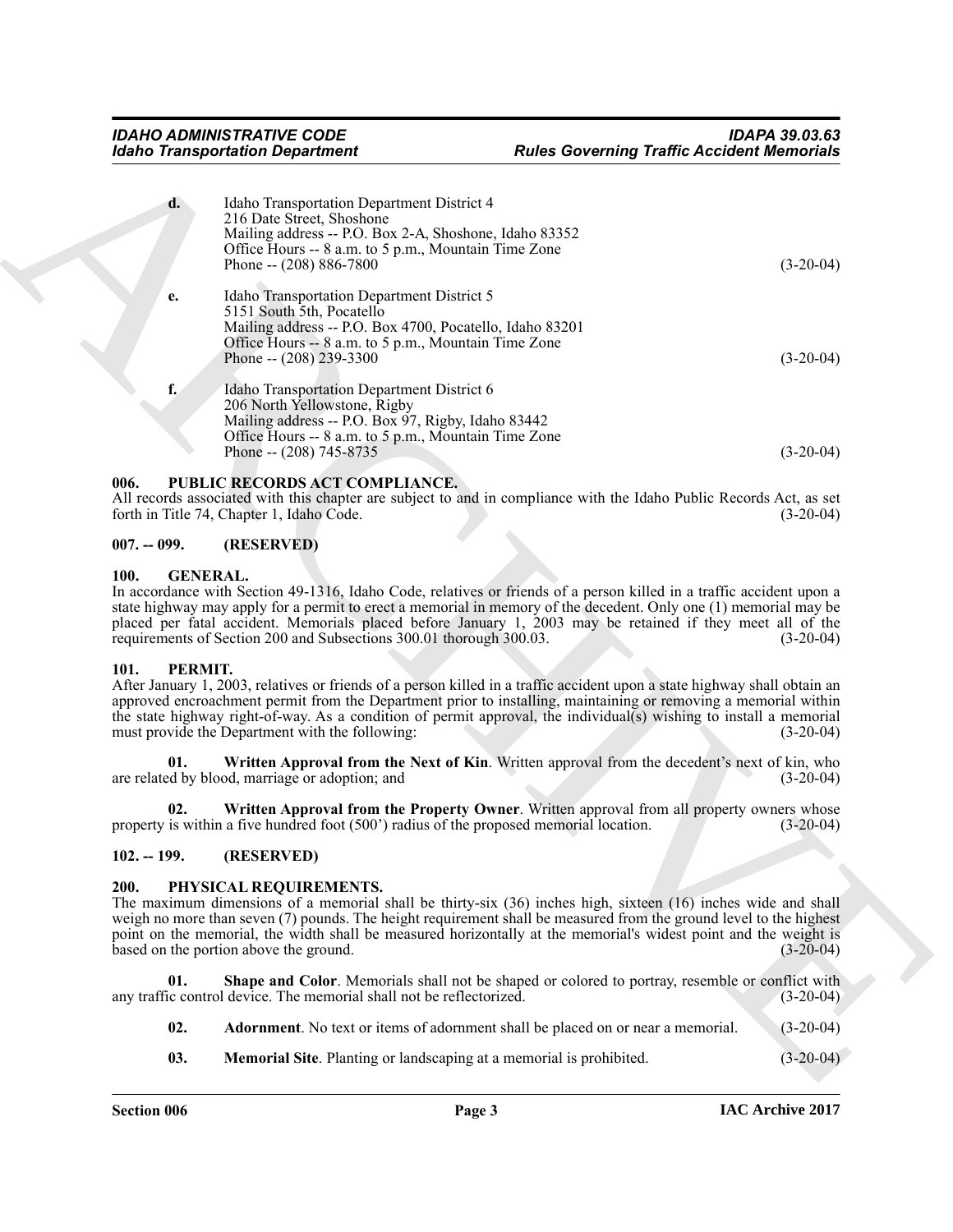# <span id="page-3-0"></span>**201. -- 299. (RESERVED)**

### <span id="page-3-12"></span><span id="page-3-1"></span>**300. LOCATION.**

For the Tartistics of the state of the state of the state of the state of the state of the state of the state of the state of the state of the state of the state of the state of the state of the state of the state of the Memorials must be erected as near as practical to the milepost location where the accident occurred. The person installing the memorial shall be responsible for contacting a utility locating service to identify the location of any utilities in the area prior to placement of the memorial. See call-before-you-dig requirements in Sections 55-2201 through 55-2210 of Idaho Code. The applicant shall also be required to meet on site with the Department highway maintenance supervisor assigned to the area where a memorial is to be erected to review the proposed installation. The Department highway maintenance supervisor will be responsible for final approval of the memorial location.

 $(3-20-04)$ 

<span id="page-3-15"></span>**01. Shoulder**. Memorials shall be placed as far as practical from the edge of roadway, but must be placed a minimum of twenty (20) feet from the roadway shoulder where highway right-of-way width permits.

 $(3-20-04)$ 

**02.** Medians. Placement of an accident memorial in the median of any interstate or non-interstate is prohibited. (3-20-04) highway is prohibited.

<span id="page-3-17"></span><span id="page-3-14"></span><span id="page-3-13"></span>**03. Incorporated Cities**. Memorials are prohibited within the boundaries of incorporated cities.

 $(3-20-04)$ 

# <span id="page-3-2"></span>**301. -- 399. (RESERVED)**

# <span id="page-3-3"></span>**400. SAFETY.**

**01. Parking**. Those participating in the installation, maintenance, or removal of the memorial shall park their vehicle(s) as far as practical from the travel lanes and in an area where there is adequate sight distance on the highway in both directions. (3-20-04) the highway in both directions.

<span id="page-3-18"></span>**02. Participants and Motorists**. Those participating in the installation, maintenance, or removal of a memorial must wear proper safety attire and obey all safety procedures approved by the Department at the time of permit issuance. A high degree of safety must be maintained for the traveling public and the participants during the installation, maintenance, or removal of a memorial. (3-20-04)

# <span id="page-3-4"></span>**401. -- 499. (RESERVED)**

# <span id="page-3-16"></span><span id="page-3-5"></span>**500. MAINTENANCE.**

The Department shall not be responsible for maintenance, vandalism, damage, or theft of a memorial. The permittee shall be responsible for maintenance of the memorial. All memorials must be maintained in good condition at all<br>times and in a manner that complies with this rule. (3-20-04) times and in a manner that complies with this rule.

# <span id="page-3-8"></span><span id="page-3-6"></span>**501. COMPLIANCE.**

<span id="page-3-9"></span>**01. Improper Installation**. Memorials not installed in compliance with this rule shall be subject to by the Department. (3-20-04) removal by the Department.

<span id="page-3-10"></span>**02.** Maintenance. Memorials not maintained in good condition shall be subject to removal by the Department. (3-20-04) Department. (3-20-04)

<span id="page-3-11"></span>**03. Traffic Hazard**. Memorials that have been installed or maintained in such a manner that either the memorial or the participants create a traffic hazard shall be subject to removal by the Department. (3-20-04)

# <span id="page-3-7"></span>**502. -- 999. (RESERVED)**